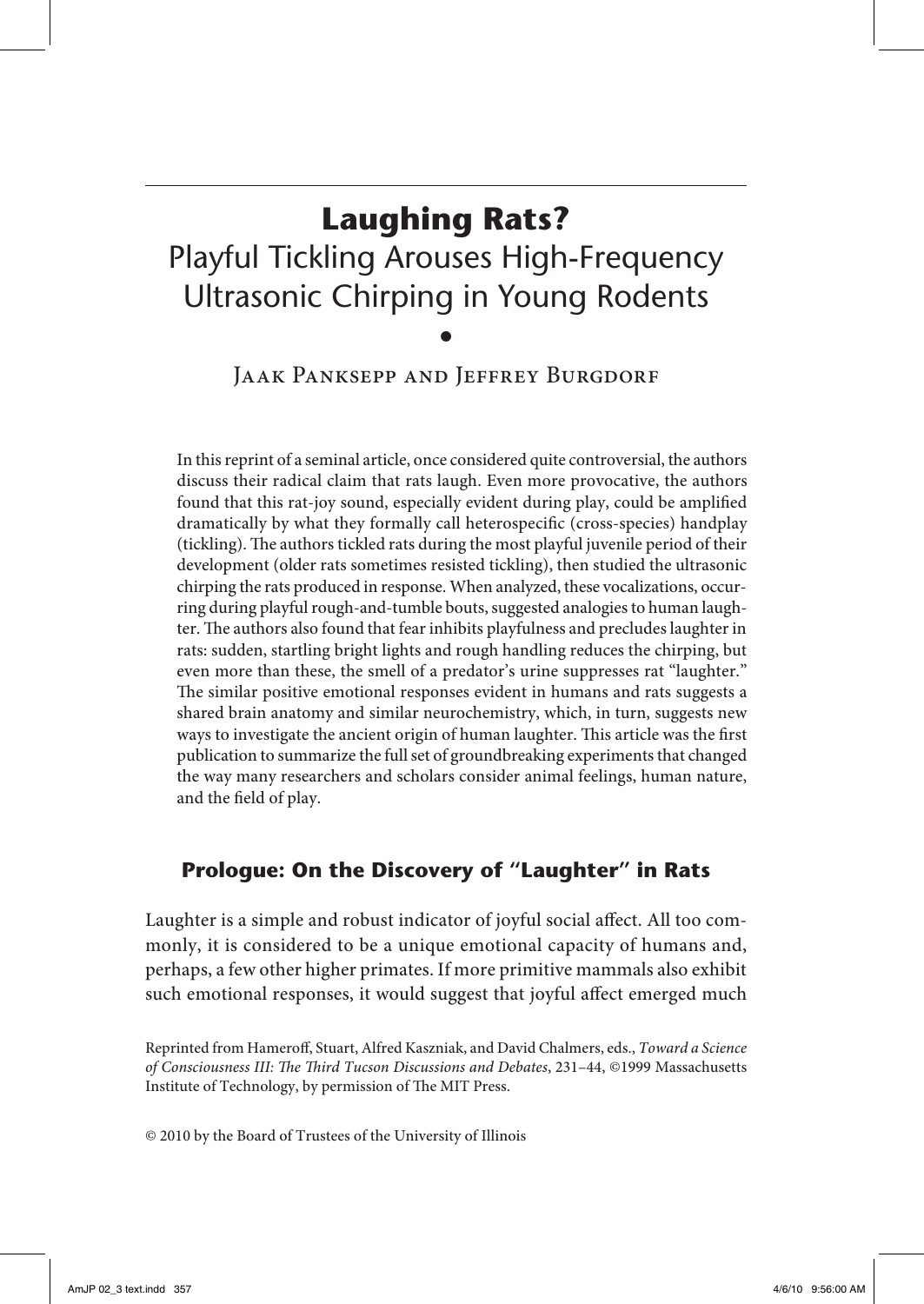earlier within mammalian brain evolution than is generally believed. In this article, we summarize the discovery of a primitive form of "laughter" in rats, and we provide convergent evidence and argumentation that a study of this response may help us decipher the neural basis of joy and positive emotional consciousness within the mammalian brain.

The stylistic approach used in this article is somewhat unique—namely, a traditional scientific report sandwiched between a short prologue and epilogue. We do this to share the full text of the manuscript of our initial discovery—a contribution that was rejected by the journal *Nature* in September 1997, leaving us concerned, once more, over the scientific openness of our present era. One reviewer did enthusiastically support our efforts (accepting this contribution with no major changes as a "scientifically sound" set of studies), while another rejected it outright on the basis of minor methodological concerns. At the conclusion of a harsh review, he asserted that "This is an interesting idea accompanied by some rather bad experiments. So even though the authors' conclusions may be right, it doesn't get a lot of help from the data. I am not sure that even better- controlled experiments would be more convincing to all readers." Even after we pointed out that most of our "flaws" were largely misinterpretations, the editor refused to reconsider his decision. Now, after a year of additional work and the worldwide broadcasting of our findings in the popular press following the Tucson III meeting (e.g., see *New Scientist,* May 2, 1998 [14] and *People* magazine, June 15, 1998 [105], as well as cameo appearances in *Believe it or Not* and *News of the Weird)*, we continue to believe that our interpretation of this robust tickling-induced vocal phenomenon in young rats is on the right track. Accordingly, we now share our initial results for the first time, and we wish to do it in essentially the form that the work was originally submitted for peer review.

#### **Our Original Findings as Submitted to** *Nature*

*Abstract:* In humans, laughter and giggling are objective indicators of joyful positive affect, and they occur most abundantly during playful social interactions. An understanding of such positive emotions has been hampered by the lack of simple measures of joyful social engagement in "lower" animals. Since the simplest way to induce laughter in children is tickling, we sought evidence for a comparable phenomenon in young rats by studying their ultra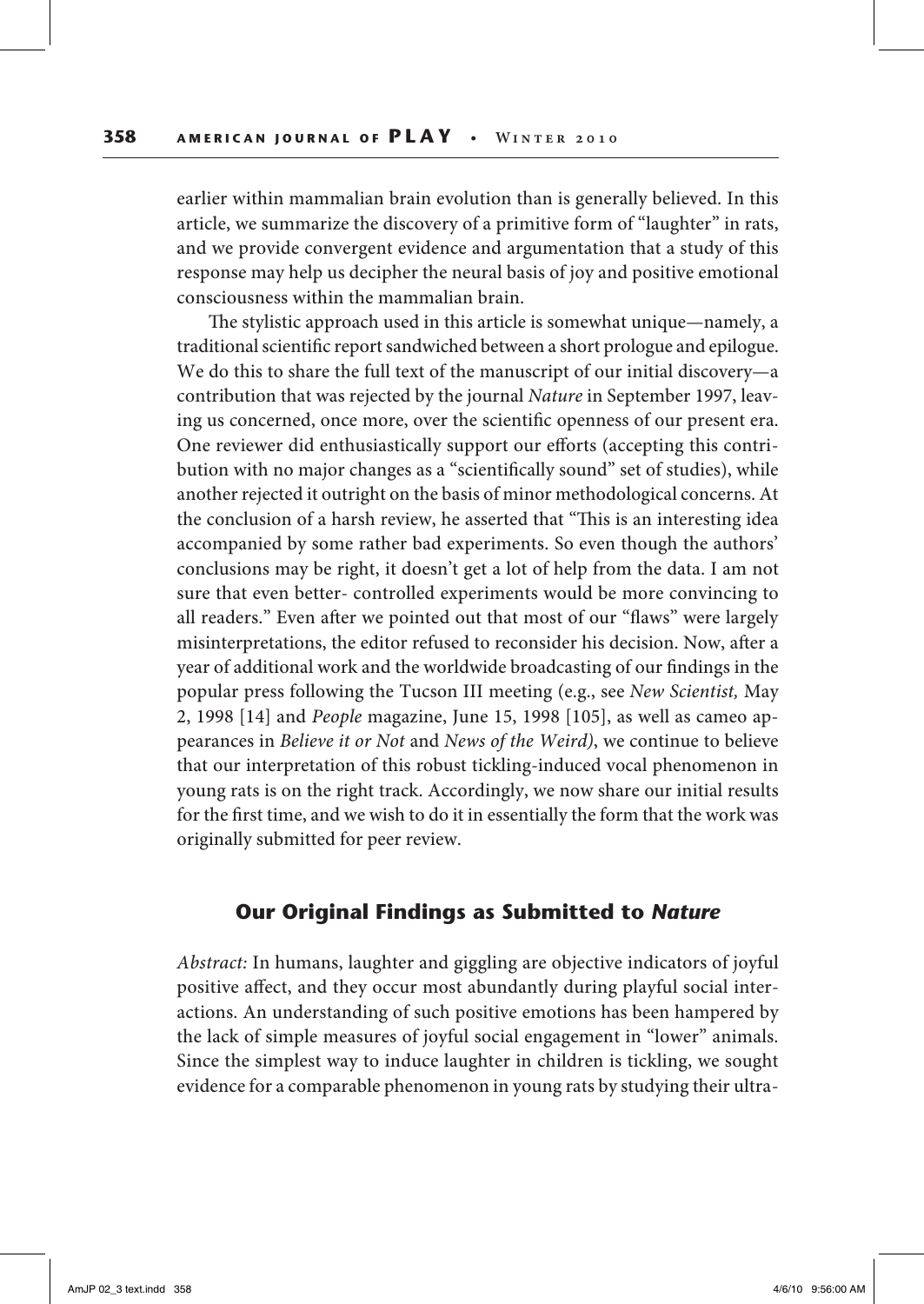sonic "chirping" during vigorous bodily stimulation. Such vocalizations are common during juvenile play (Knutson, Burgdorf, and Panksepp 1998), and they can also be evoked by rapid manual stimulation (i.e., tickling). Stimulation of anterior body areas, which are especially important for arousing playfulness (Siviy and Panksepp 1987), yielded more chirping than stimulation of posterior zones, and full body stimulation with the animals in a supine position yielded the most. Analyses of these vocalizations suggest relationships to primate laughter: Tickling is a positive incentive state, as indexed by classical conditioning induced sensitization and instrumental approach tests; it is also correlated to natural playfulness and is inhibited by fearful arousal. These data suggest that a primal form of "laughter" evolved early in mammalian brain evolution and provide a new way to study the neural sources of positive social-emotional processes (i.e., joyful affect) in other mammals.

Although laughter is a prominent behavior of the human species, reflecting our ability to experience joy and humor, only fragments of data suggest that other species have similar brain functions. Certain vocal patterns of chimpanzees (Jurgens 1986; Berntson, Boysen, Bauer, and Torrello 1989) and some lower primates (Preuschoft 1992) appear to reflect the existence of homologous processes, but credible evidence for other species is marginal (Douglas 1971; Masson and McCarthy 1996). However, considering the clinical evidence that the neural mechanisms for human laughter exist in ancient regions of the brain, including thalamus, hypothalamus, and midbrain (Arroyo et al. 1993; Black 1982; Poeck 1969), the existence of such processes in common laboratory species seems feasible, at least in principle. We now report evidence congruent with the presence of analogous, perhaps homologous, responses in domesticated rats.

Adult rats commonly exhibit two distinct types of ultrasonic vocalizations (USVs): Long, distress USVs in the low-frequency range (peaking at around 22 kHz) reflect negative emotional arousal related to fear, social defeat, and the postcopulatory refractory period (Haney and Miczek 1993; Sales and Pye 1974). On the other hand, short, chirping-type USVs in the high-frequency range (peaking at approximately 50 kHz) appear to index more positive forms of arousal that occur at high rates during desired social interactions (Knutson, Burgdorf, and Panksepp 1998; Sales and Pye 1974).

Human and chimpanzee laughter tends to emerge most readily in playful contexts (Rothbard 1973; Sroufe and Waters 1976; Van Hooff 1972), and the rough-and-tumble play of young rodents is accompanied by an abundance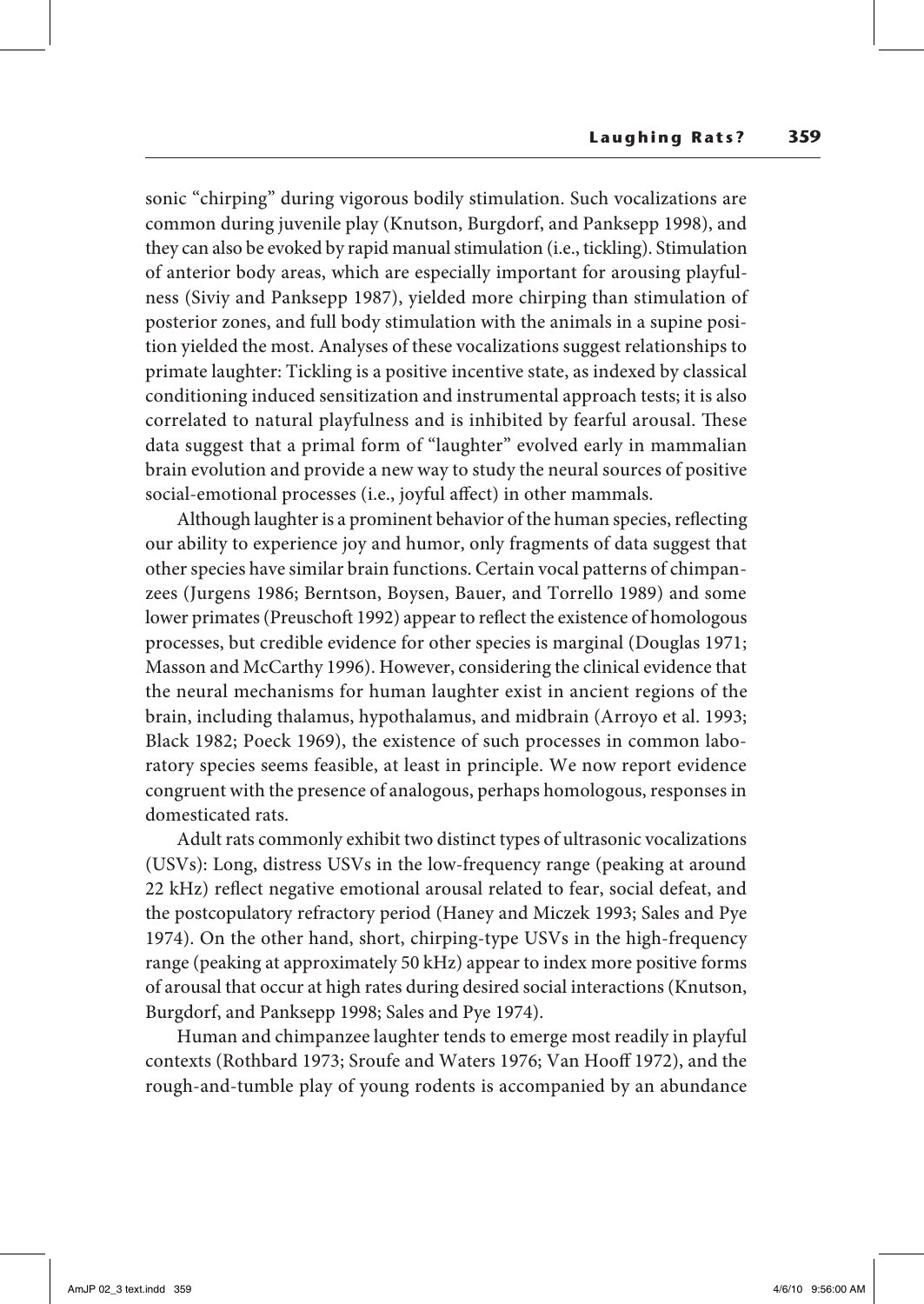of short, high-frequency USVs (Knutson, Burgdorf, and Panksepp 1998). Although such high-frequency USVs have typically been studied in the context of adult sexual and aggressive encounters (Adler and Anisko 1979; Barfield and Geyer 1975; Tornatzky and Miczek 1995), they have also been noted during routine handling (Sales and Pye 1974). In the following experiments, we determined whether the type of chirping seen during play has any resemblances to human laughter which may suggest a degree of evolutionary kinship between the two phenomena.

The easiest way to induce primal laughter and joy in young children is through tickling. This response conditions rapidly (Newman, O'Grady, Ryan, and Hemmes 1993). After a few tickles, one can provoke social engagement and peals of laughter by provocative cues such as wiggling a finger (Rothbart 1973). We have now found that chirping at around 50 kHz is increased markedly in young rats by manual tickling, and converging evidence suggests the response has more than a passing resemblance to human laughter.

First, we determined whether tickling different parts of the body leads to different levels of chirping and whether the response varies as a function of previous social experience and gender. Thirty-one Long-Evans hooded rat pups (thirteen males, eighteen females) were weaned and individually housed at twenty-four days of age. Half the animals were assigned to pairs and allowed two half-hour play sessions daily (alternately, in each other's home cages), while the remaining fifteen animals were handled an equal number of times but always left solitary in their own cages. At forty-one and fifty-five days of age, all animals were left undisturbed for forty-eight hours and then observed during a two-minute standard dyadic play encounter, during which the frequencies of two objective play activities of each animal—namely pins and dorsal contacts—as well as the number of 50 kHz chirps, were monitored (Panksepp, Siviy, and Normansell 1984). Counting of chirps in all experiments was always done by a listener who was blind to experimental conditions. All testing, except as indicated, was carried out under dim (25 lux) illumination.

The next day, all animals were given standardized tickling tests. Animals were transported quietly in their home cages and placed for observation in a quiet observation enclosure. High-frequency USVs were monitored with a Mini-3 Bat Detector (Ultra Sound Advice, London), tuned to detect the high USVs. High USVs were recorded during six successive twenty-second test periods: 1) an initial no-stimulation baseline, 2) vigorous tickling-type manual stimulation of either the anterior or posterior dorsal body surfaces, 3) a second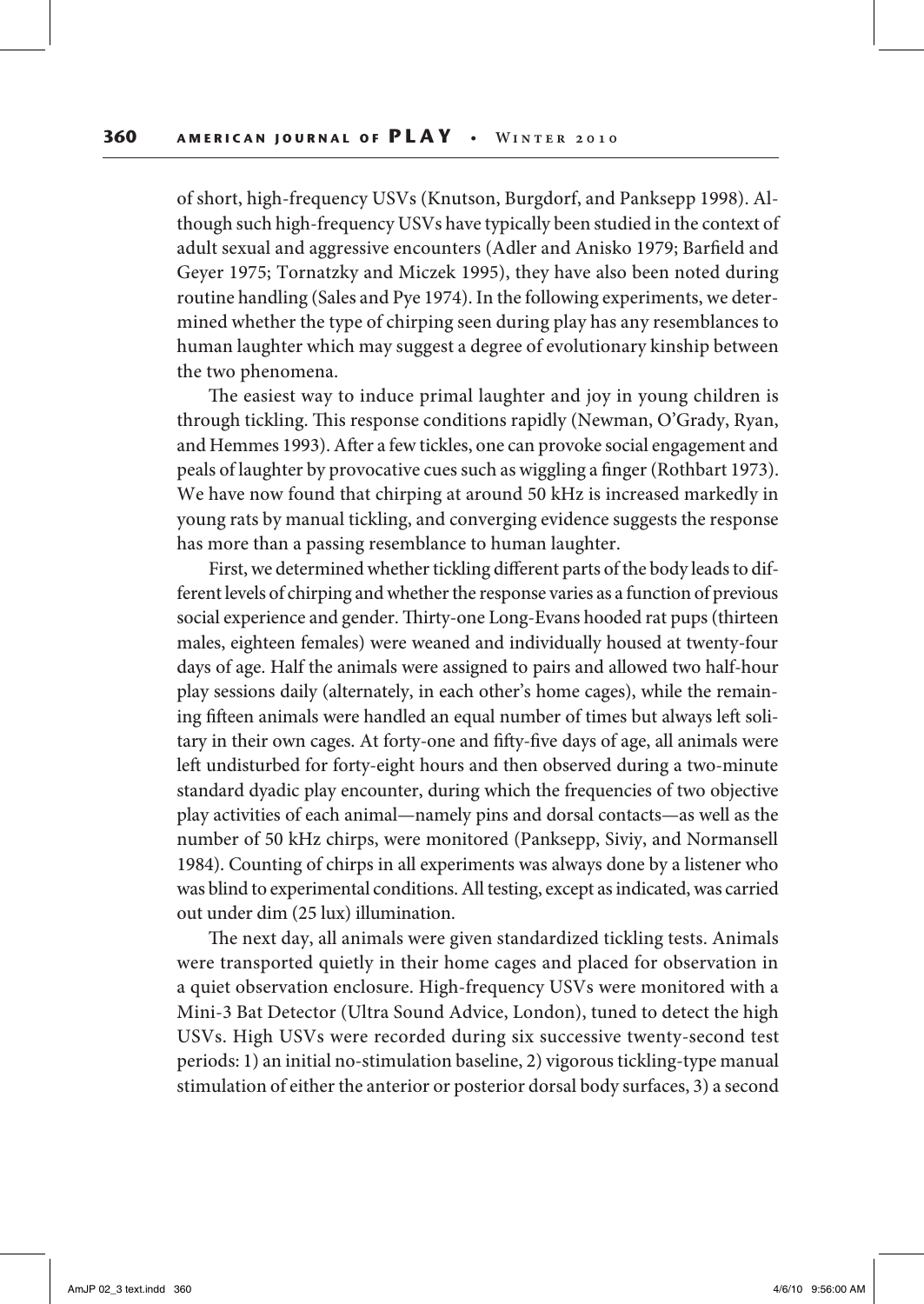baseline, 4) vigorous manual stimulation of the dorsal body surface that had not yet been stimulated (i.e., the sequence of anterior and posterior target areas being counterbalanced), 5) a final baseline, followed by 6) vigorous whole-body playful tickling (focusing on the ribs and ventral surface), with animals being repeatedly pinned four to six times, throughout the fifteen-second interval. For all animals, the tickling was done with the right hand and consisted of rapid finger movements across their respective body parts. Even though the stimulation was brisk and assertive, care was taken not to frighten the animal. Chirping typically started immediately at the onset of tickling.

As summarized in figure 1, tickling differentially invigorated chirping during all conditions, and the effects were similar at both ages  $[F(1, 56) = .52]$ . Full stimulation was more effective than anterior stimulation, which was more effective than posterior stimulation, which was more effective than no stimulation [overall F(2, 56) = 86.8,  $p < .0001$  for the three types of tickling, with all successive  $p's < .001$ . This effect was larger in males than females [F(1, 56) = 19.1, ps < .0001], but only marginally more effective in the socially isolated animals than in the play-experienced ones  $[F(1, 28) = 4.39, p < .05,$  on day forty-four, but



Figure 1. Mean (± SEM) levels of 50 kHz chirping in 44- and 58-day-old rats as a function of type of body stimulation and gender.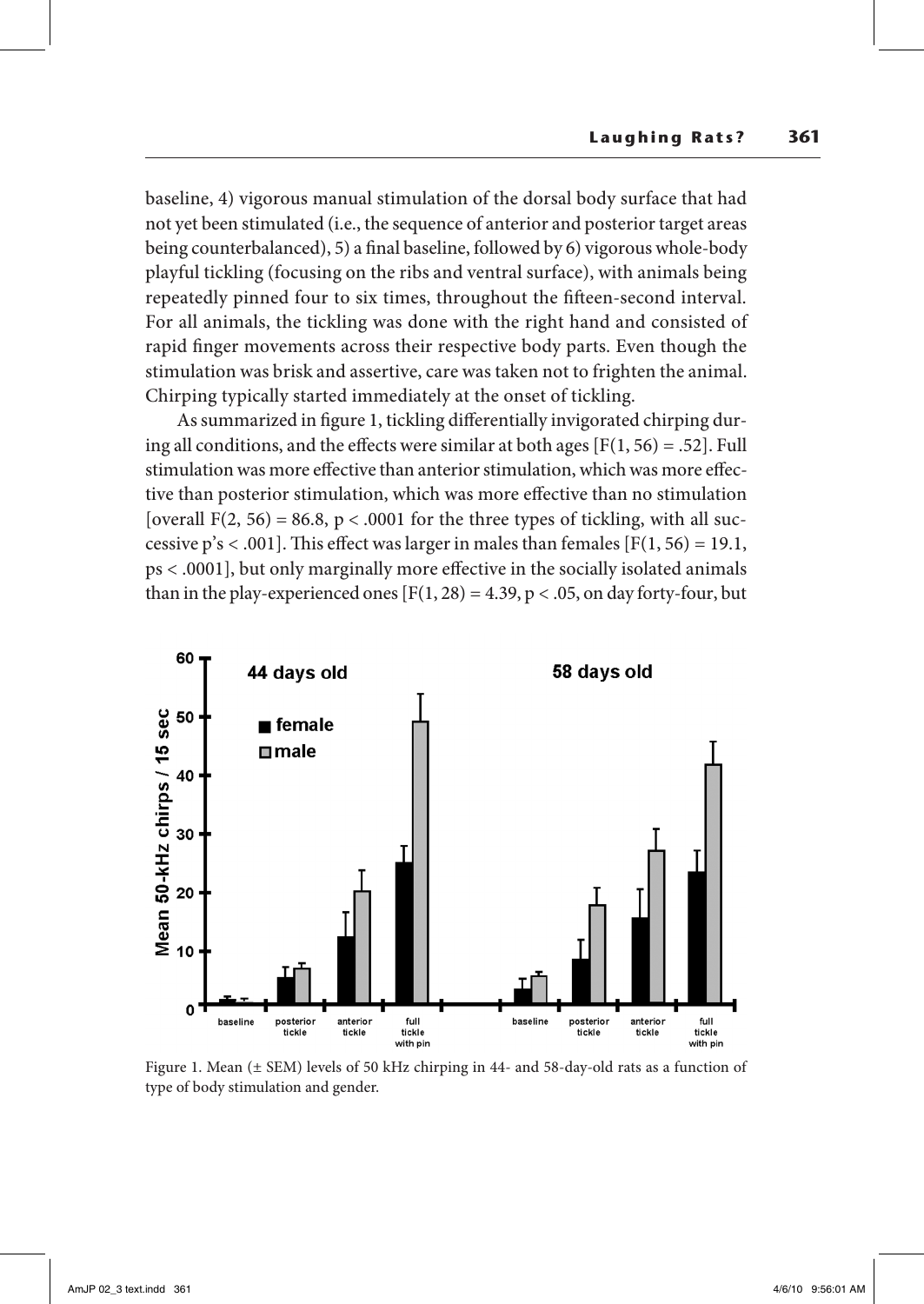not significant on day fifty-eight; data not shown]. The levels of dorsal contacts during the above play sessions on day forty-four were correlated with levels of tickling-induced USVs on day forty-five during posterior stimulation (r = .47,  $p < .01$ ), anterior stimulation ( $r = .50$ ,  $p < .01$ ), and during the full simulation  $(r = .50, p < .01)$ , suggesting that playfulness predicts responsivity to tickling prior to puberty. The respective correlations to number of pins were .45 ( $p < .1$ ), .38, and .20. There were no significant correlations to the recorded behaviors of the play partners. All correlations at the older test age were negligible, potentially because of the slight decline and increasing variability/seriousness in playfulness that occur after puberty (Panksepp 1981). The test-retest correlation between succeeding tickling tests separated by the two-week interval was  $r = .41$  ( $p < .05$ ) for anterior,  $r = .45$  ( $p < .02$ ), posterior, and  $r = .57$  ( $p < .01$ ) for full-body stimulation. Correlations in other tests using successive daily test days are typically above .75 for this measure.

An additional age comparison contrasted responses of six seventeen-dayold males and six seven- to nine-month-old males during five successive daily tests employing full-body tickling. The young animals exhibited much more chirping than the old ones during the tickle periods  $[48.3 \, (\pm 6.9)$  vs 15.1  $(\pm 3.7)$ chirps / 15 sec, with  $F(1, 10) = 17.87$ , p < .002] as well as during the intervening no-tickle periods [22.6 ( $\pm$ 2.6) vs 0.7 ( $\pm$ 0.4) with F(1, 10) = 70.93, p < .001].

To evaluate the conditionability of the chirping response, another group of eleven male rats was weaned at twenty-one days of age and housed individually for ten days prior to the start of testing. After two brief sessions to acclimate them to human handling and following five minutes of habituation to the test arena (a 48 x 38 x 30 cm high, open-topped chamber with corncob bedding on the floor), half the animals underwent systematic classical conditioning, consisting of four trials as follows: 1) a fifteen-second base-line recording period, 2) a fifteen-second conditional stimulus (CS) period, 3) a fifteen-second unconditioned stimulus (UCS) period consisting of full-body tickling with repeated pinning (i.e., identical to the final condition of the previous experiment), 4) followed by a fifteen-second post-tickling period. For the six experimental animals, the conditioning procedure was conducted for five successive trials during three test sessions separated by at least eight hours. The CS was the experimenter's hand, which had a distinctive odor because of brief immersion in dry coffee grounds. The hand was used dynamically to follow each test animal around the observation chamber, with gentle touching of the face and the sides of the animal. A bout of vigorous tickling commenced fifteen seconds thereafter. For the remaining control animals, the experimenter wore a leather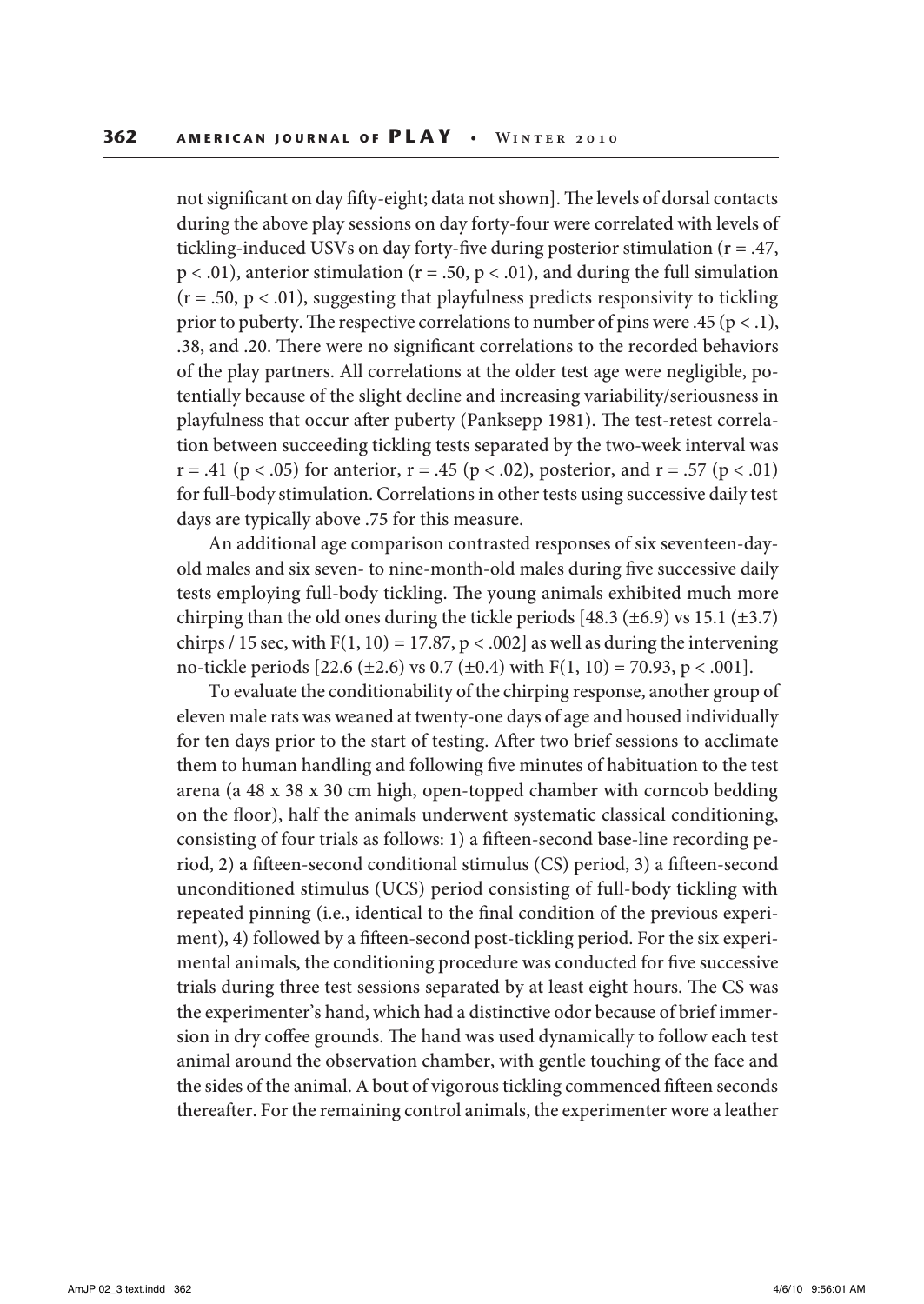glove dipped in the coffee grounds, but during the ensuing fifteen seconds, the glove was left immobile in the corner of the test chamber.

Significant conditioning was evident during the very first training session (figure 2). The level of vocalization increased systematically during both the CS and UCS periods, but only for the experimental animals, as indicated



Figure 2. Mean  $(\pm$  SEM) levels of 50 kHz chirping during the first day of conditioning as a function of 5 successive training trials during conditioned stimulus (Top: CS—coffee hand) and the unconditioned stimulus (Bottom: UCS—full tickle) trials. The animals receiving paired CS-UCS trials exhibited clear acquisition of a conditioned response, while those receiving the unpaired CS-UCS conditions only exhibited sensitization. Both groups exhibited much more chirping than the untickled controls. The CS presented alone also does not provoke chirping.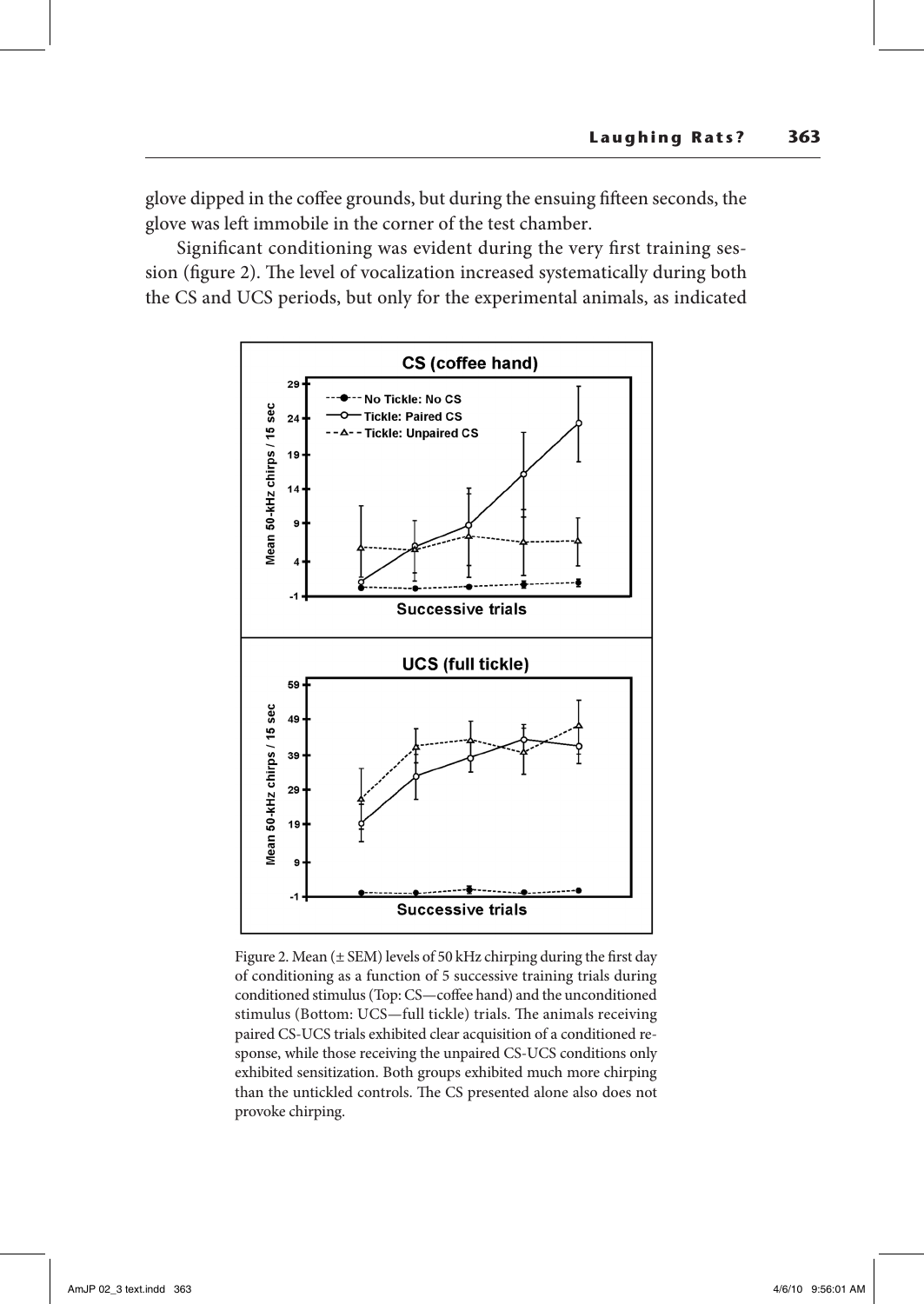by a significant group by trial interactions during both CS and UCS periods  $[F's(4,9) > 7.0, p's < .001]$ . This pattern was sustained during the subsequent two sessions (figure 3): Although there was no differential chirping during the fifteen seconds prior to the CS, elevations were evident during the CS period  $[t(9) = 3.4, p < .01]$ , even more marked elevations during the tickling period  $[t(9) = 9.2, p < .0001]$ , and a modest differential excitement remained during the fifteen-second poststimulation period  $[t(9) = 2.49, p < .05]$ . To further evaluate the nature of the conditioning, an additional sensitization control group of six rats was added which received the CS unpaired with the UCS (namely with a fifteen-second interval between CS and UCS), and as is evident in figures 2 and 3, this group of animals did not show a clear acquisition curve, even though it did exhibit a reliable elevation of chirping over the no-CS group, indicating that part of the elevation of chirping to the CS is due to sensitization rather than associative conditioning.

To determine whether animals would seek tickling, twenty-one, seventeenday-old, group-housed animals were individually placed in one corner of the



Figure 3. Mean  $(\pm$  SEM) levels of 50 kHz chirping during the four phases of conditioning averaged across the second and third conditioning sessions. First session for these animals is in figure 2.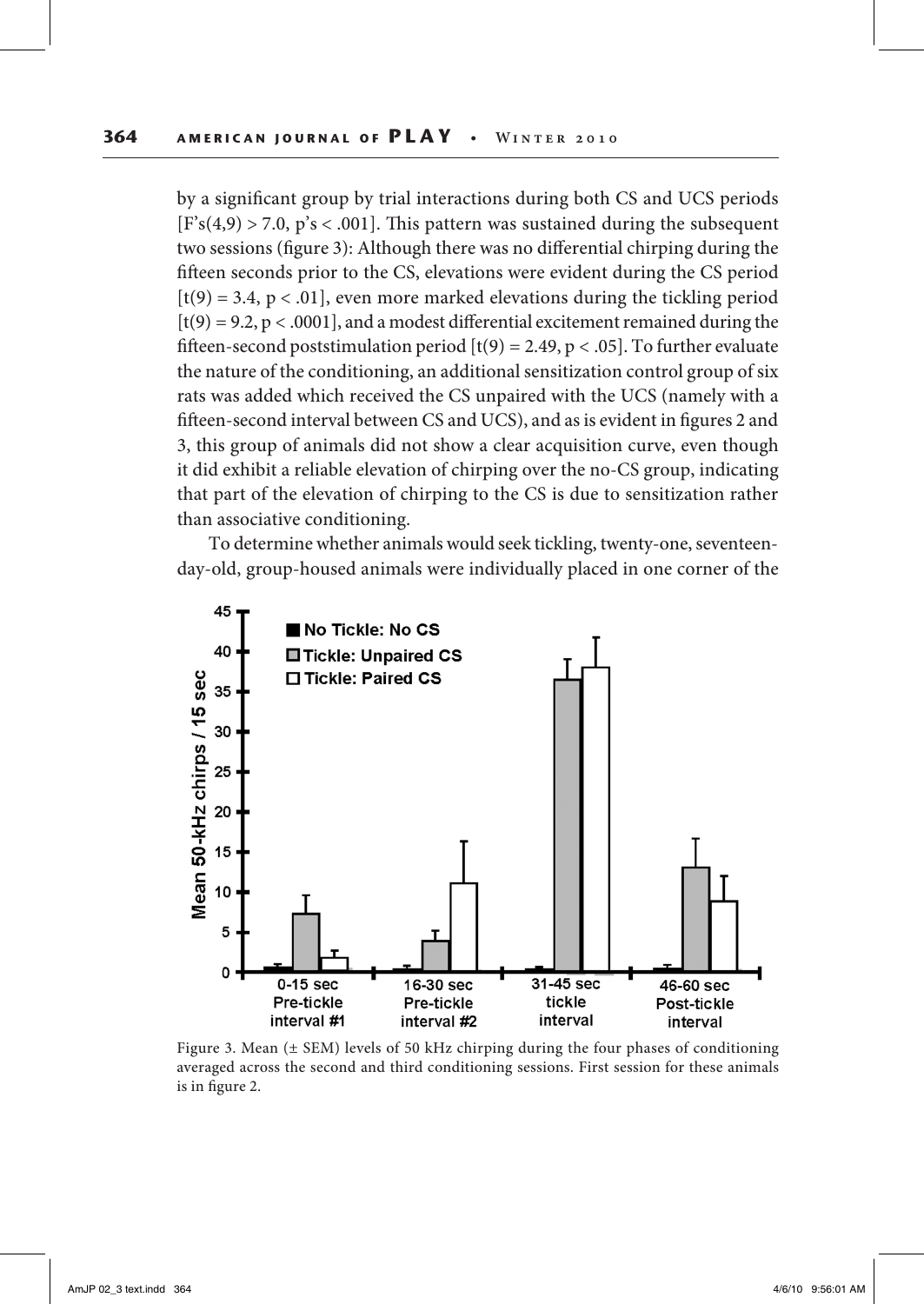$48 \times 38 \times 30$  cm high open-topped test chamber, with the experimenter's hand placed palm up in the diagonally opposite corner. When an animal approached to within two inches, it was given fifteen seconds of tickling. Five sequential trials were conducted with ten-minute inter-trial intervals (during which animals left individually in holding cages). Animals showed significantly faster running times during this training session  $[F(4,20) = 4.68, p < .002]$ , with the mean latencies being 19.2 ( $\pm$ 3.5) seconds for the first trial and 6.9 ( $\pm$ 1.1) seconds for the fifth trial.

To determine how negative emotional arousal would affect ticklinginduced chirping, ten thirty-seven-day-old, tickle-habituated animals were tested successively using four fifteen-second test periods (baseline, full-body tickle, baseline, tickle), contrasting three pairs of successive counterbalanced conditions: 1) hunger (eighteen hours food deprivation) vs satiety, 2) dim (25 lux) vs bright (1000 lux) ambient illumination, and 3) exposure to predatory odors (30 mg of cat fur mixed into the bedding of the test cage) compared to unadulterated bedding. As summarized in figure 4, tickling elevated chirping



Figure 4. Mean ( $\pm$  SEM) levels of 50 kHz chirping during three successive counterbalanced experiments evaluating three types of negative emotional/motivational arousal: mild hunger, bright illumination, and the presence of cat smell.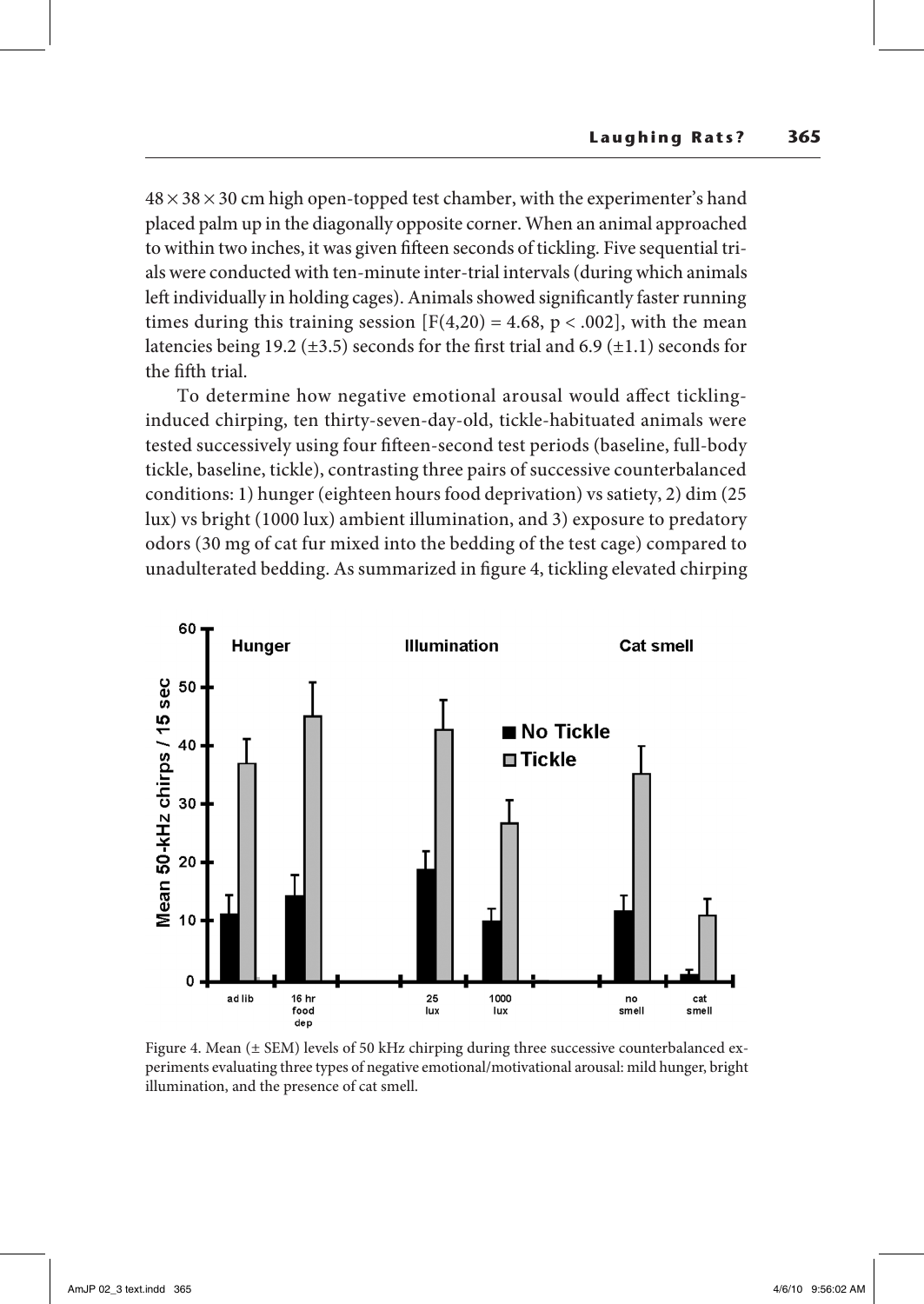under all conditions compared to the nontickle periods. Mild hunger marginally increased chirping  $[F(1, 18) = 3.80, p < .07]$ . Bright light significantly reduced chirping  $[F(1, 18) = 60.82, p < .0001]$ , with the effect being slightly larger for tickle than no-tickle periods as indexed by an interaction of the two test variables  $[F(1, 18) = 4.80, p < .05]$ . Exposure to cat smell had an even larger suppressive effect on chirping  $[F(1, 18) = 71.56, p < .0001]$ , but under this condition, a significant interaction indicated that behavioral suppression was greater during the no-tickle period  $[F(1, 18) = 10.28, p < .005]$ . We would note that chirping during such no-tickle period is largely a contextually conditioned response. Without prior tickling, chirping typically remains close to zero levels (see figure 2).

In additional control studies (data not shown), we determined that gentle touch did not provoke the vigrous chirping evident in figures 1–4, nor were static forms of somatosensory stimulation effective. Negative touch, such as holding animals by the scruff of the neck or by their tails, strongly inhibited chirping. We have also monitored 22 kHz USVs, and they are rare during tickling. Finally, we determined whether this type of manual play would substitute for the satisfactions derived from dyadic play, as measured by the satiety that normally occurs during a half-hour play period (Panksepp, Siviy, and Normansell 1984). Manual tickling play for fifteen minutes significantly reduced the ensuing amounts of social play exhibited by pairs of young rats. On the other hand, sustained, artificial somatosensory stimulation (animals' bodies restrained snuggly in a hollowed foam pillow connected to a vibrator) had no such effect.

These studies support the possibility that the chirping induced in young rats by manual tickling may be homologous to, or at least functionally akin to, human laughter. This conclusion is warranted because of the many similarities between the two phenomena. First, in humans, certain parts of the body are more ticklish than others (Ruggieri and Milizia 1983), and in rats, chirping was intensified more by anterior than posterior body stimulation, which corresponds to the differential play reductions following anesthetization of dorsal body areas (Siviy and Panksepp 1987). In addition, just as the human tickling response conditions rapidly, so does tickle-induced chirping in rats. Laughter typically occurs during natural play episodes in human children (Rothbart 1973; Humphreys and Smith 1984), and in the present work, as in previous work (Knutson, Burgdorf, and Panksepp 1998), the level of tickling-induced chirping was strongly related to playful tendencies. Tickling was also a positive incentive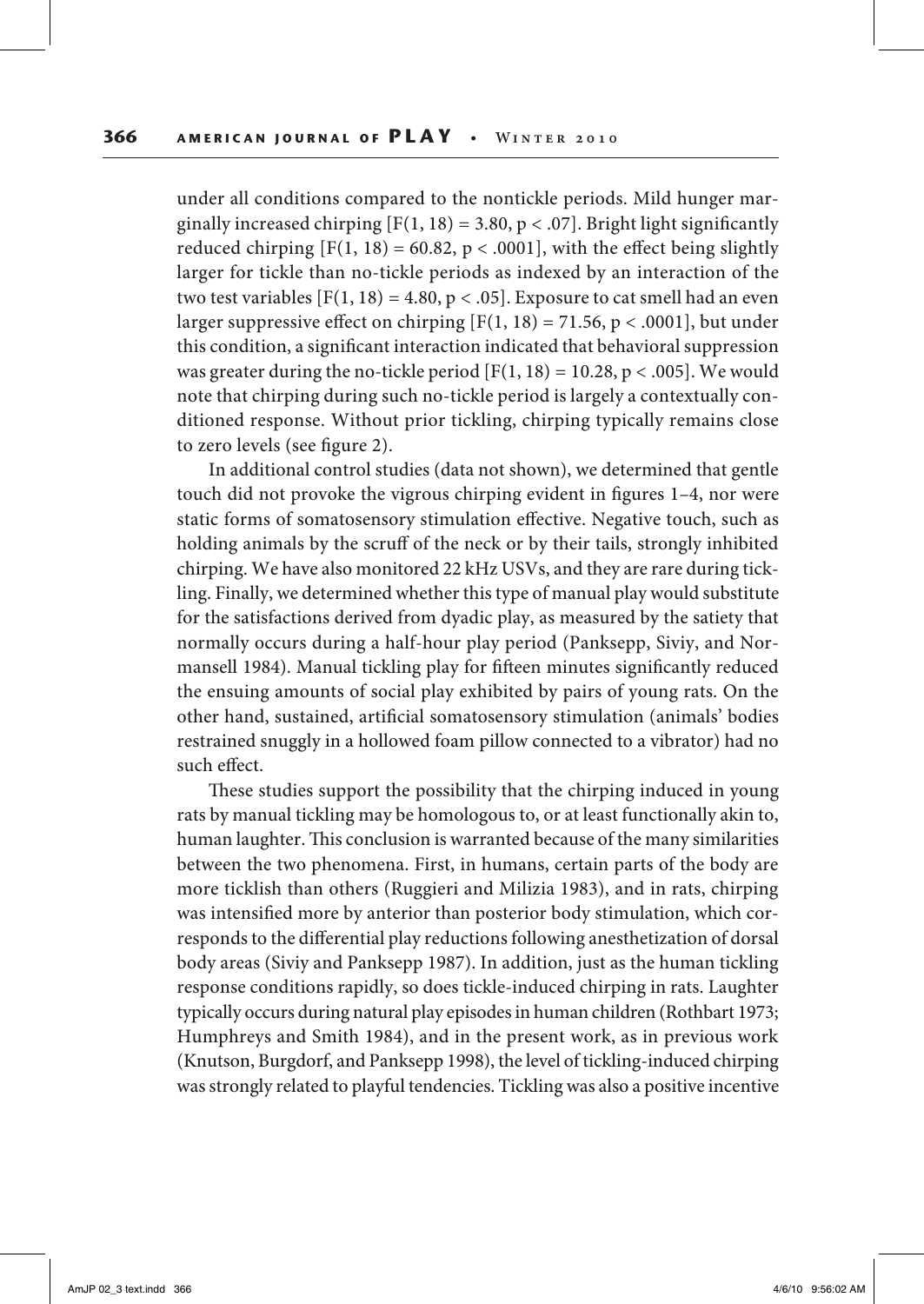as measured by a variety of approach and conditioning tests. Although we have yet to evaluate the hedonic qualities of the tickle-induced chirps in animals listening to such vocalizations, we note that comparable high-frequency, sexrelated USVs in adult hamsters have been found to be attractive to conspecifics and to facilitate their sexual responsivity (Floody and Pfaff 1977).

That none of our animals seemed to interpret the tickling stimulation as aggression is indicated by the fact that, during the more than one thousand distinct tickling episodes that we have so far conducted, no young animal has become outwardly defensive. No rat has threatened or sought to aggressively bite the bare hand of the experimenter. However, there have been abundant, nonharmful, play bites. The animals that chirp the most play the most; and they also exhibit the highest levels of play biting. To all appearances, young animals are aroused by and enjoy this type of bodily stimulation. They readily approach the hand that does the tickling, and they exhibit lots of squirming during the tickling. Many begin to react to the hand as if it were a play partner, exhibiting playful darts and pouncing interactions which appear to fulfill their biological need to play. However, some animals over two months of age have seriously challenged our attempts to tickle them.

It is also unlikely that the tickling provokes much anxiety, even though it can surely provoke some avoidance. In some children, tickling can become so intense as to induce transitory avoidance, and excessive tickling has been used effectively as punishment in behavioral-modification programs (Greene and Hoats 1971). Some subjectively evident approach-avoidance conflict was evident in a minority of the present animals, especially the ones that chirped least during the tickling. On the rare occassion that an animal has exhibited some apparent anxiety, it has invariably stopped chirping. Likewise, anxiogenic stimuli such as bright light and cat odor unambiguously diminish the response. Clearly, young rats do not regard the smell of a predator as anything to chirp about. The fact that this same aversive stimulus can activate 22 kHz distress calls in adults (Blanchard et al. 1990), further highlights the potential functional and neuroanatomical distinction between high and low USVs in rodents (Brudzynski and Barnabi 1996; Fu and Brudzynski 1994). The present work lends support to the idea that high and low USVs may index distinct affective states in rats.

In sum, the chirping emitted by tickled rats is a robust phenomenon. More than 95 percent of the young animals we have studied so far have unambiguously exhibited the response, but there are a few animals that chirp rarely dur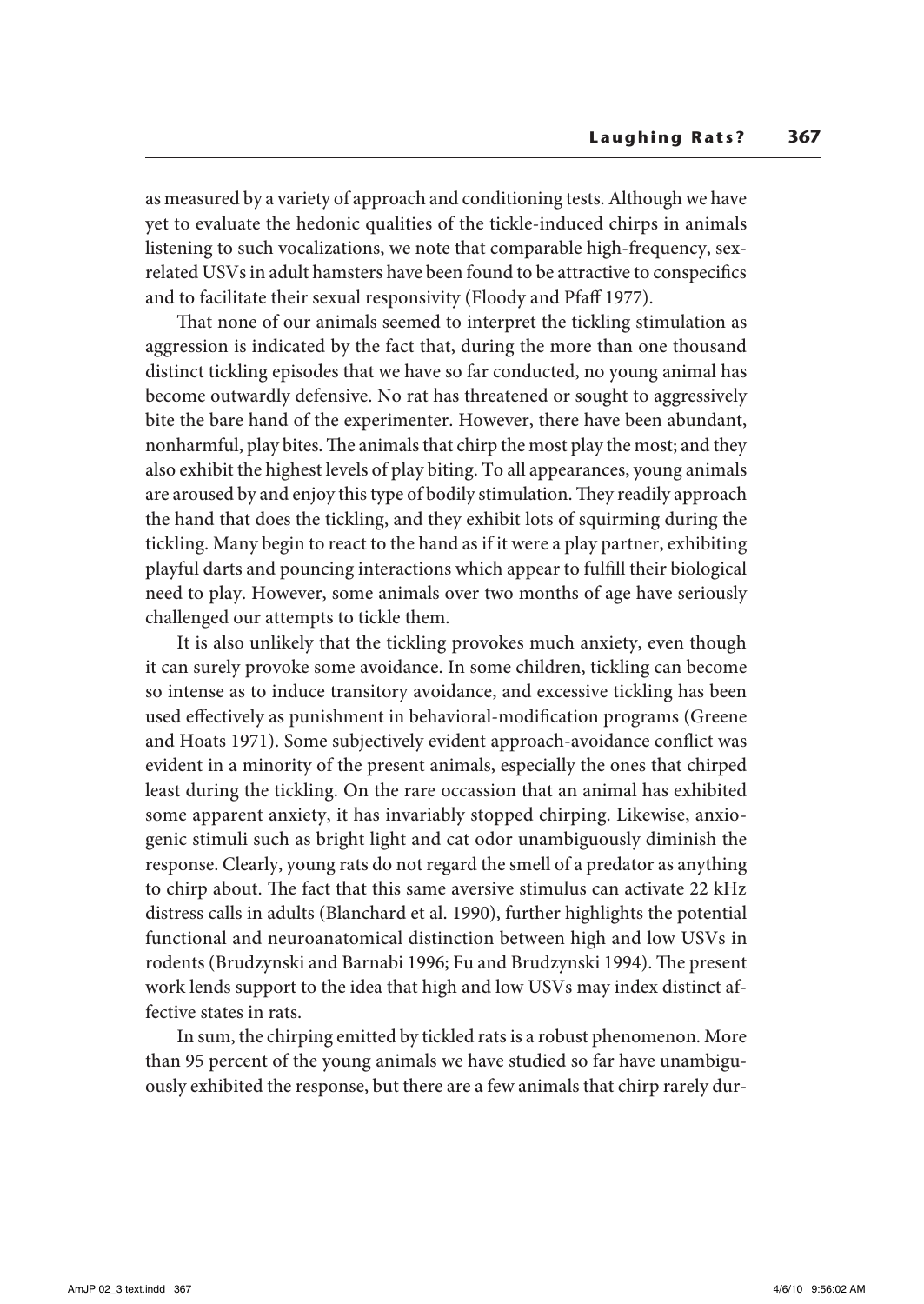ing the stimulation. Thus, as in humans (Provine 1996), tickling responsivity appears to be traitlike, suggesting the genetic underpinnings of this reponse may be analyzed in animals. The overall responsivity of animals tends to remain stable throughout early development and is strongly related to playfulness. The slightly elevated levels of chirping in males may correspond to the oft-reported elevations of rough-and-tumble playfulness in males, but it may also correspond to the elevated levels of fearfulness commonly seen in females. The onset of puberty does not appear to diminish the reponse, as indicated by the similar responsivities of forty-four- and fifty-eight-day-old animals, although much older animals did exhibit diminished ticklishness.

Since vigorous chirpers were more playful, perhaps one function of chirping is to signal readiness for friendly social interactions. Presumably these vocalizations come to be used in various ways as animals mature, including sexual and aggressive contexts. In the same way, childhood laughter may gradually come to serve several distinct functions in adults, ranging from good-humored social eagerness and communion to displays of dominance, triumph, and even scorn. Whether chirping in rats transmits specific information between animals or simply promotes mood states that facilitate certain interactions remains unknown (Nyby and Whitney 1978). We favor the second option, and believe that the study of rodent chirping could be used to index the ongoing socioemotional states of test animals in a variety of experimental situations.

Although Charles Darwin noted in his *The Expression of the Emotions in Man and Animals:* "Laughter seems primarily to be the expression of mere joy or happiness" (1872, 198), we would note that the motor expressions of laughter and the affective experience of mirth may be elaborated in distinct areas of the brain (Arroyo et al. 1993). Many neurological disorders are accompanied by reflexive laughter that is typically distressing to the patient (Black 1982; Poeck 1969). Accordingly, we would suggest that the rapid learning that occurs in this system (i.e., the conditioned chirping response), may be a better indicator for the neural sources of mirth than the unconditional chirping response. We suspect that brain circuits of human laughter and the neural underpinning of rodent chirping do interconnect with brain areas that mediate positive social feelings, but the locations of those areas remain unknown. In sum, although we would be surprised if rats have a sense of humor, they certainly do appear to have a sense of fun.

Rodent chirping may have evolutionary connections to comparable human emotional response systems. Alternatively, it may simply be a social-engagment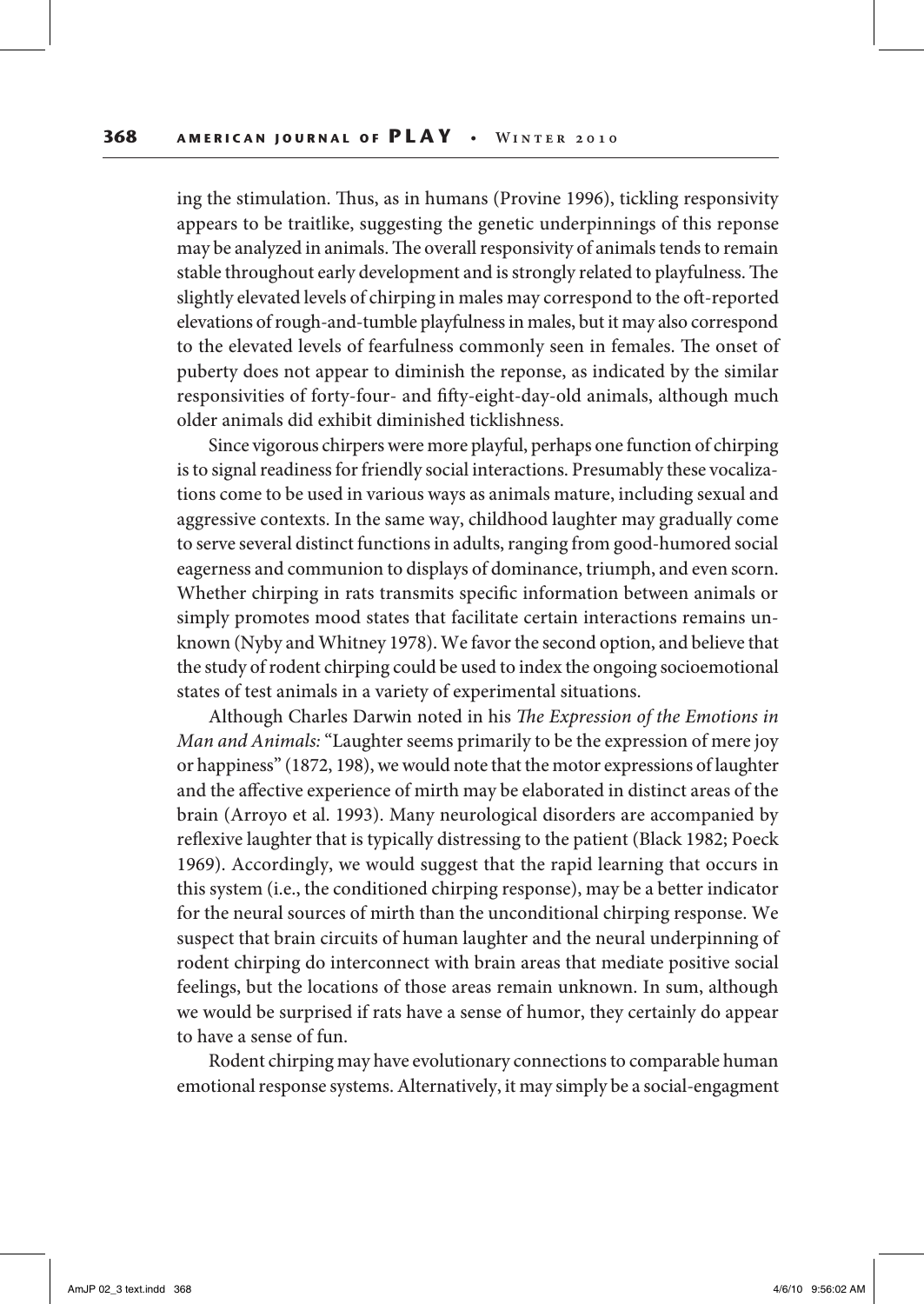signal that is unique to rodents. Skepticism about the existence of rodent laughter is to be expected as long as we know so little about the organization of socialemotional systems in the brains of animals, but at present we are optimistic that the intensive neurological analysis of the playful chirping of young rats may help clarify the fundamental brain sources of human laughter and joy. We suspect that both of these responses go back in brain evolution to a time when the readiness for friendly social engagment was communicated by simple acoustic signals. In any event, this work highlights the possibility of systematically analyzing friendly cross-species social interactions in the animal research laboratory.

If a homology exists between joyous human laughter and rodent highfrequency chirping, additional work on the topic may yield information of some clinical value. For instance, depressed individuals laugh and play less than normal; the elucidation of neurochemistries that promote chirping and playfulness in rodents may help guide development of new types of antidepressants. Also, the effect of positive emotions on many other bodily processes, such as autonomic reactivity and the vigor of immune responses, can now be studied systematically. If the chirping response has some evolutionary continuity with our human urge to laugh, it could further our understanding human emotions through the study of other animals (Panksepp 1998a).

### **Epilogue: Relations of this Work to Understanding Affective Consciousness**

The objective phenomenon we have discovered is robust. Although the interpretation of the findings is certainly open to other explanations, we have not yet encountered an empirically defensible alternative to the one advanced here. We have shared the above findings with hundreds of colleagues at several scientific meetings, and no one has yet generated an alternative hypothesis that we had not already considered and experimentally disconfirmed. Indeed, all the additional tests we have conducted since completing the work outlined above continue to indicate that rats relish the experiences that evoke high-frequency 50 kHz chirping. To our knowledge, intentional human tickling generates these vocalizations at higher rates than any other social situation.

If there are evolutionary relations between human laughter and this form of rodent "laughter," we may finally have a credible strategy for systematically clarifying the nature of positive emotional consciousness within the human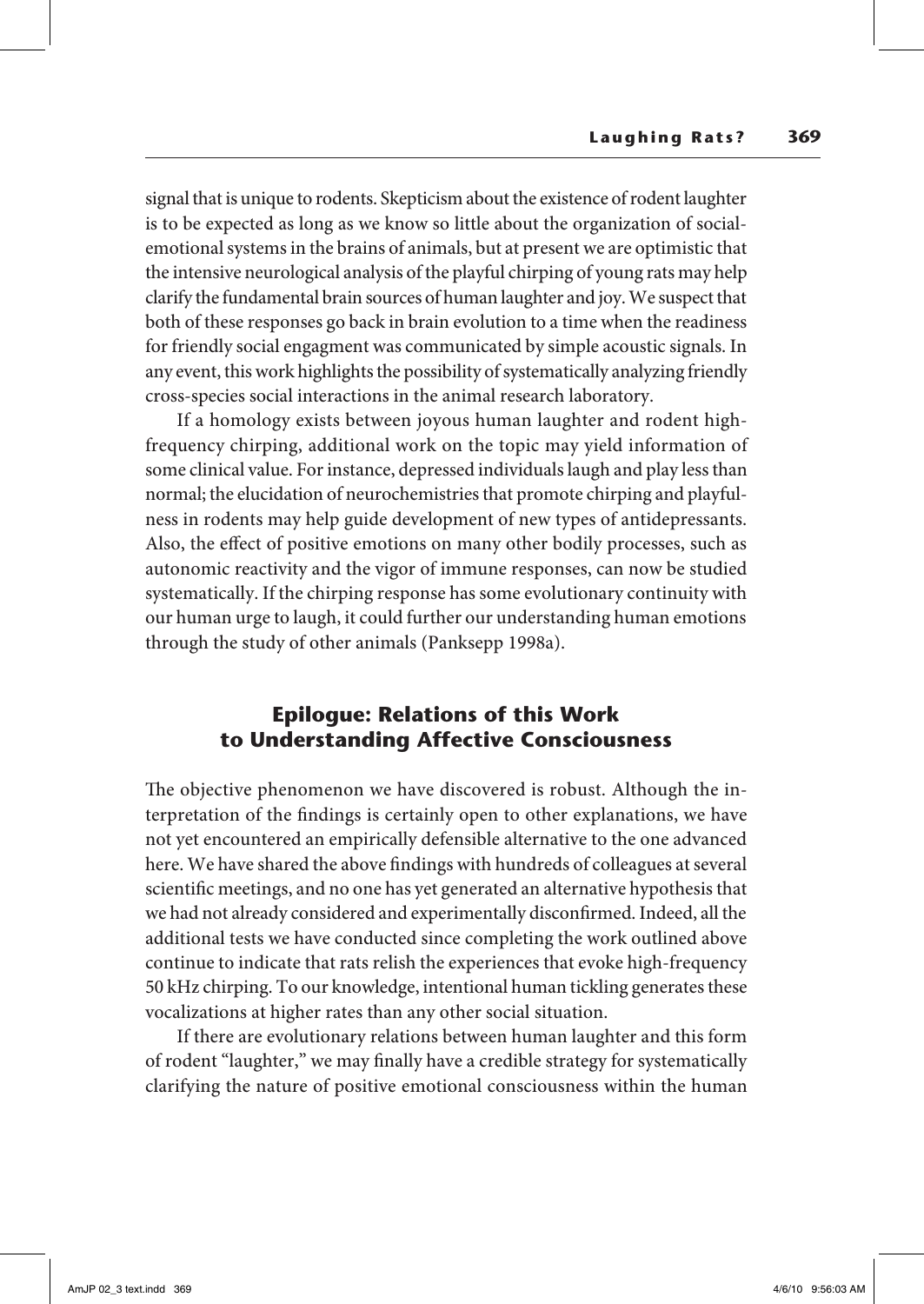brain. We are now seeking to specify the brain areas and neurochemistries that mediate this positive affective response, and our preliminary work indicates that circuits situated in the reticular nuclei of the thalamus and mesencephalon are important. Also, glutamate is essential for triggering the response, since the NMDA receptor antagonist MK-801 can eliminate tickle-induced chirping.

We currently remain open to the possibility that many other mammals beside humans experience joyful affect during their playful social engagements. The vocal component of this state may have diminished through negative selection in the young of many other species, especially if it served to alert predators in the evolutionary history. Since ultrasonic calls do not travel far, such evolutionary weeding may not have transpired in burrowing species such as rats. The scenario we prefer is that the fundamental process of joy emerged early in brain evolution, even though the external signs of this central state may have diversified considerably among species. Of course, if the response only reflects convergent evolutionary processes in different species, insight into human joy are less likely to emerge from such work. However, if there is an evolutionary relationship between the joyous chirping of rats and the the joyous laughter of young children, a study of the rodent brain does provide a compelling way for us to try to understand the nature of a joyful form of affective consciousness within the human brain.

Our provisional conclusion is: Rats do laugh, and they certainly enjoy the frolicking that induces them to do so. We suspect that the nature of their positive internal affective experiences is not all that different from our own, even though the cognitive accompaniments (e.g., a sense of humor) are bound to differ markedly. We remain saddened that many of our colleagues in the prevailing scientific establishment are not more open to entertaining such possibilities. We believe that raw emotional experiences and a primitive sense of self, probably created by deep subcortical structures that all mammals share, may constitute the neural ground upon which the more figurative aspects of human consciousness were built (Panksepp 1998b).

#### **REFERENCES**

Adler, Norman, and Joseph Anisko. 1979. The behavior of communicating: An analysis of the 22 kHz call of rats (*Rattus norvegicus*). *American Zoologist* 19: 498–508. Arroyo, Santiago, Ronald P. Lesser, Barry Gordon, Sumio Uematsu, John Hart, Pamela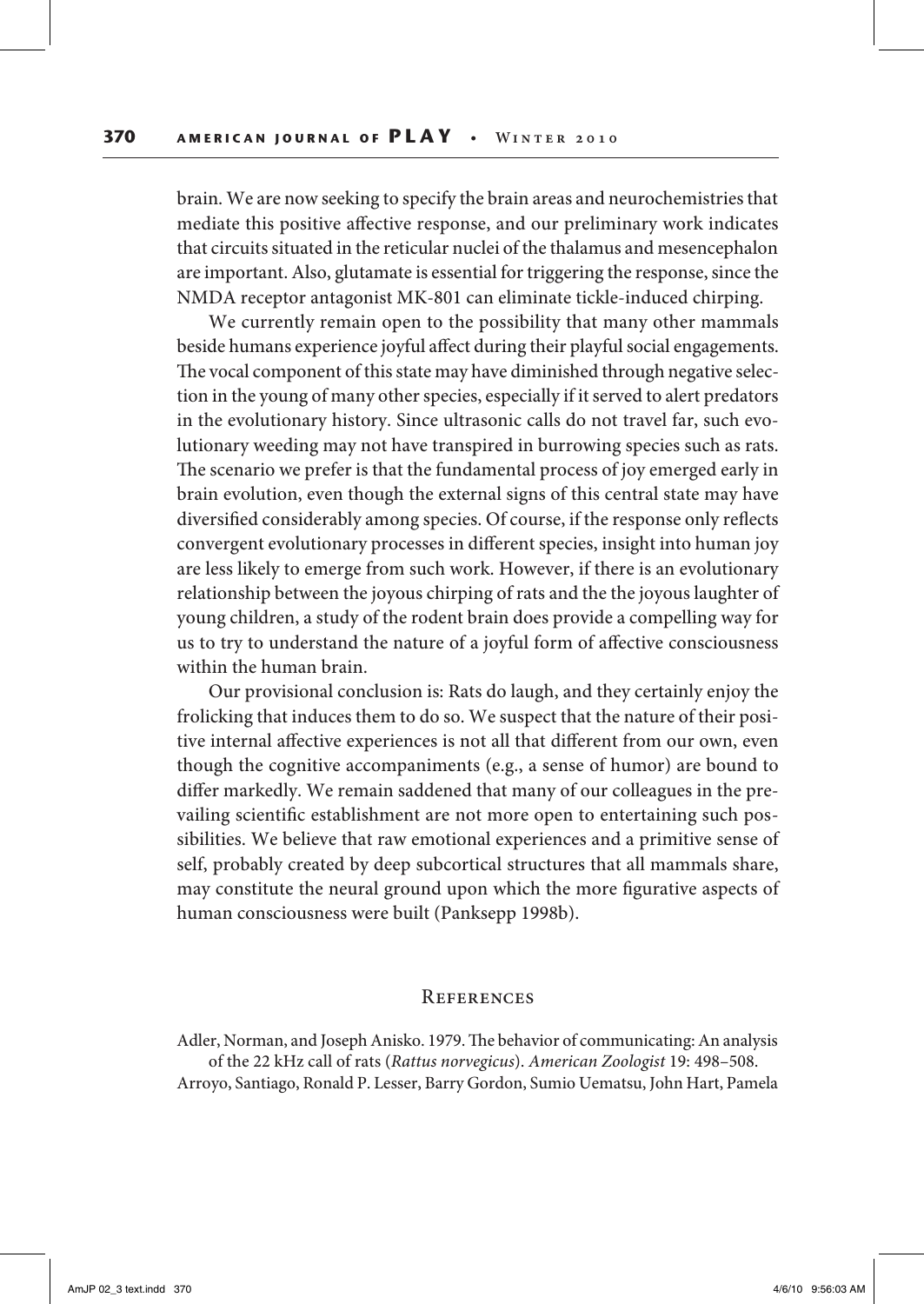Schwerdt, Kati Andreasson, and Robert S. Fisher. 1993. Mirth, laughter and gelastic seizures. *Brain* 116:757–80.

- Barfield, Ronald J., and Lynette A. Geyer. 1975. The ultrasonic post-ejaculatory vocalization and the post-ejaculatory refractory period of the male rat. *Journal of Comparative and Physiological Psychology* 88:723–34.
- Berntson, Gary G., Sarah T. Boysen, Harold R. Bauer, and Michael S. Torello. 1989. Conspecific screams and laughter: Cardiac and behavioral reactions of infant chimpanzees. *Developmental Psychobiology* 22:771–87.
- Black, Donald W. 1982. Pathological laughter: A review of the literature. *Journal of Nervous and Mental Disease* 170:67–71.
- Blanchard, Robert J., D. Caroline Blanchard, John Rodgers, and Scott M. Weiss. 1990. The characterization and modelling of antipredator defensive behavior. *Neuroscience and Biobehavioral Reviews* 14:463–72.
- Brudzynski, Stefan M., and Francesco Barnabi. 1996. Contribution of the ascending cholinergic pathways in the production of ultrasonic vocalization in the rat. *Behavioural Brain Research* 80:145–52.
- Darwin, Charles. 1872. *The expression of the emotions in man and animals.*
- Douglas, Mary. 1971. Do dogs laugh? A cross-cultural approach to body symbolism. *Journal of Psychosomatic Research* 15:387–90.
- Floody, Owen R., and Donald W. Pfaff. 1977. Communication among hamsters by high-frequency acoustic signals: III. Response evoked by natural and synthetic ultrasounds. *Journal of Comparative and Physiological Psychology* 91:820–29.
- Fu, Xiao-Wen, and Stefan M. Brudzynski. 1994. High-frequency ultrasonic vocalization induced by intracerebral glutamate in rats. *Pharmacology, Biochemistry and Behavior* 49:835–41.
- Greene, Robert J., and David L. Hoats. 1971. Aversive tickling: A simple conditioning technique. *Behavior Therapy* 2:389–93.
- Haney, Margaret, and Klaus A. Miczek. 1993. Ultrasounds during agonistic interactions between female rats (*Rattus norvegicus*). *Journal of Comparative Psychology* 107:373–79.
- Humphreys, Anne P., and Peter K. Smith. 1984. Rough-and-tumble in preschool and playground. In *Play in animals and humans*, ed. Peter K. Smith, 241–70.
- Jürgens, Uwe. 1986. The squirrel monkey as an experimental model in the study of cerebral organization of emotional vocal utterances. *European Archives of Psychiatry and Clinical Neuroscience* 236:40–43.
- Knutson, Brian, Jeffrey Burgdorf, and Jaak Panksepp. 1998. Anticipation of play elicits high-frequency ultrasonic vocalizations in young rats. *Journal of Comparative Psychology* 112:65–73.
- Masson, J. Moussaieff, and Susan McCarthy. 1996, first published 1994. *When elephants weep: The emotional lives of animals*.
- Newman, Bobby, Mairead A. O'Grady, Carolyn S. Ryan, and N. S. Hemmes. 1993. Pavlovian conditioning of the tickle response of human subjects: Temporal and delay conditioning. *Perceptual and Motor Skills* 77:779–85.